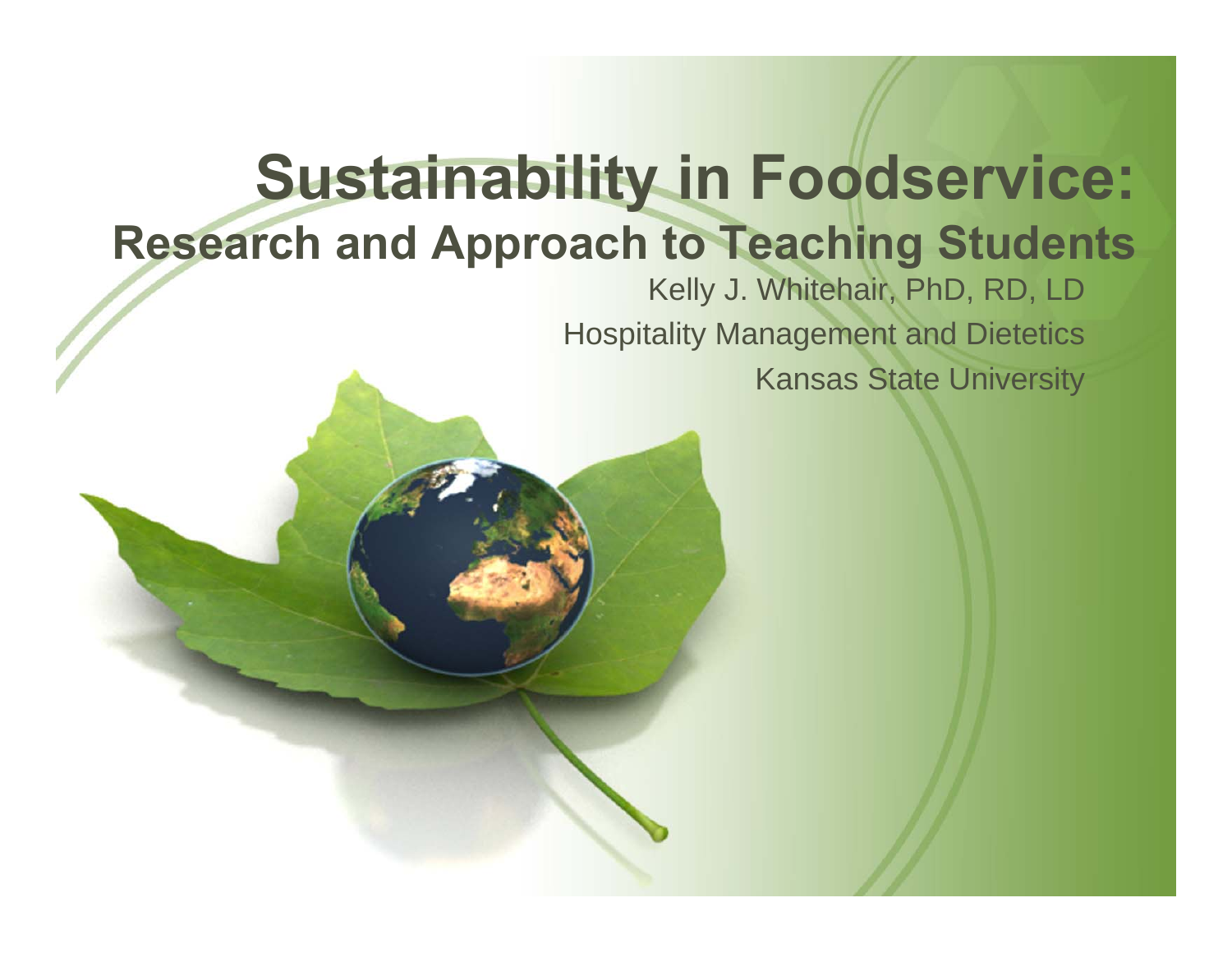#### • General Facts

- Research
- The Approach
- Discussion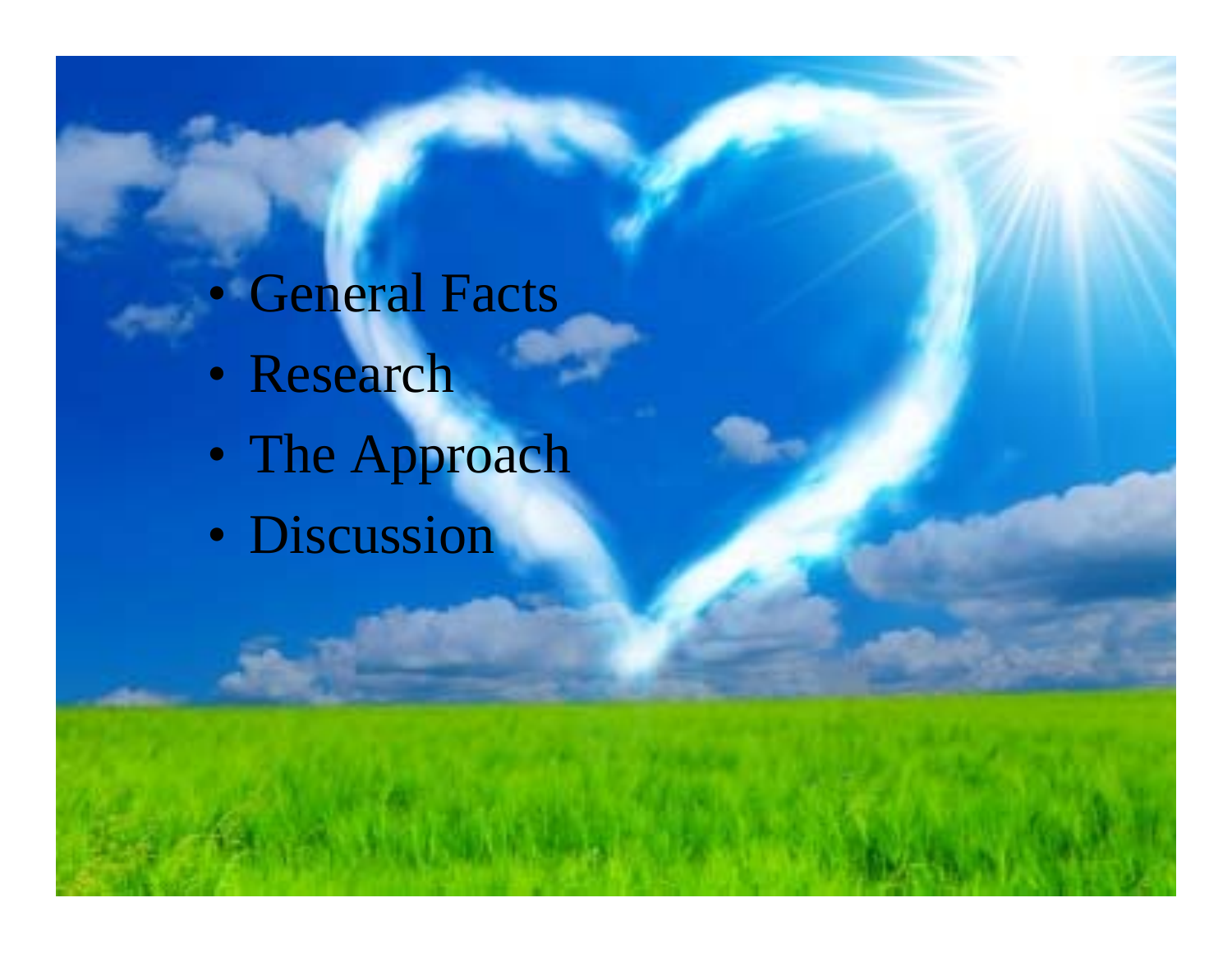# U.S. Foodservice 2013 Projections

• Sales

\$660.6 billion

• Employment 13 million people

Source: National Restaurant Association, 2012.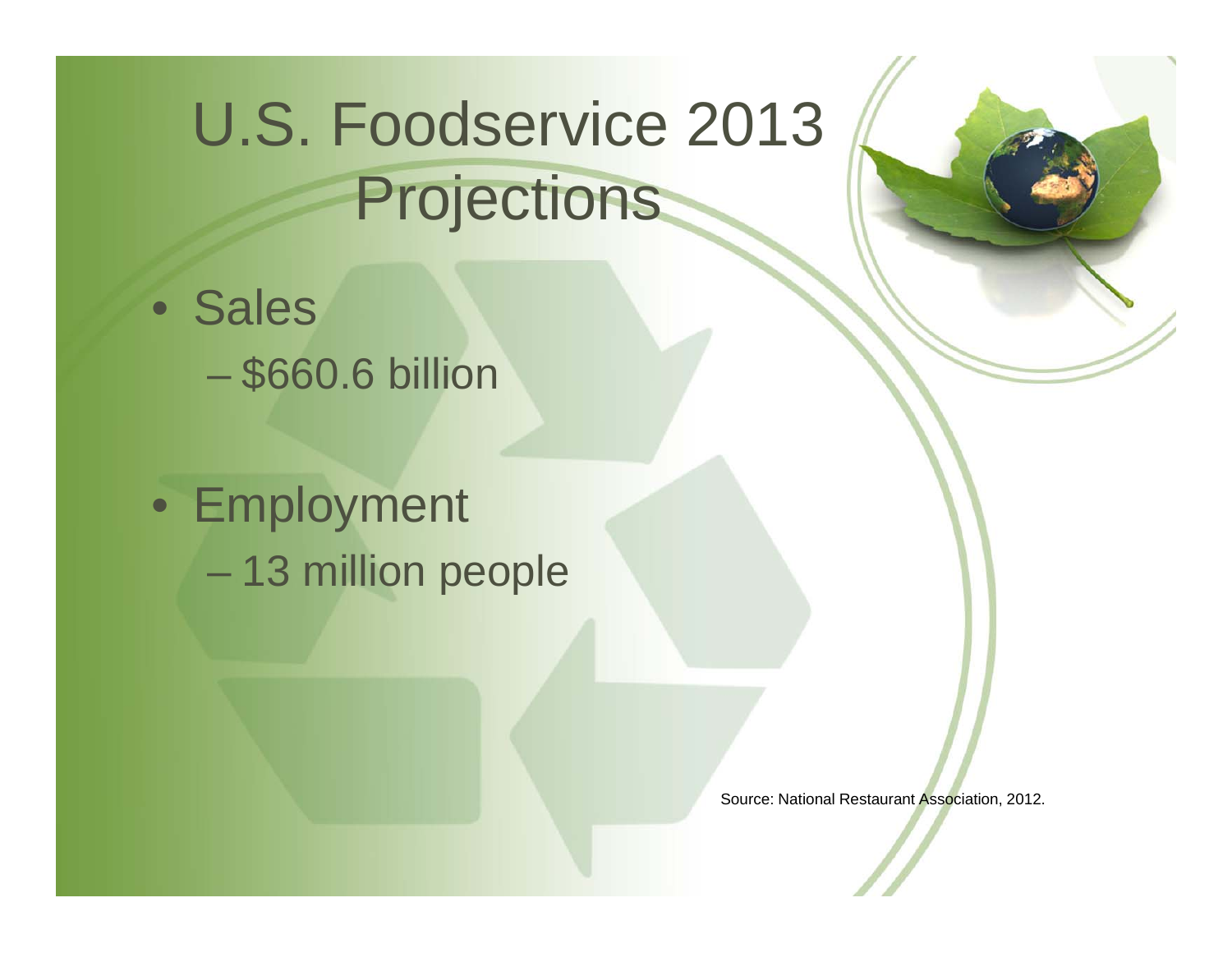• 34.76 million tons  $\overline{\mathsf{in} 2010^{1,2}}$ 

> Source: 1Enviromental Protection Agency, 1999; <sup>2</sup>Environmental Protection Agency, 2011; <sup>3</sup>Jones & MartinezNocito, 2004;4Jones, Bockhorst, McGee, & Ndiaye, 2003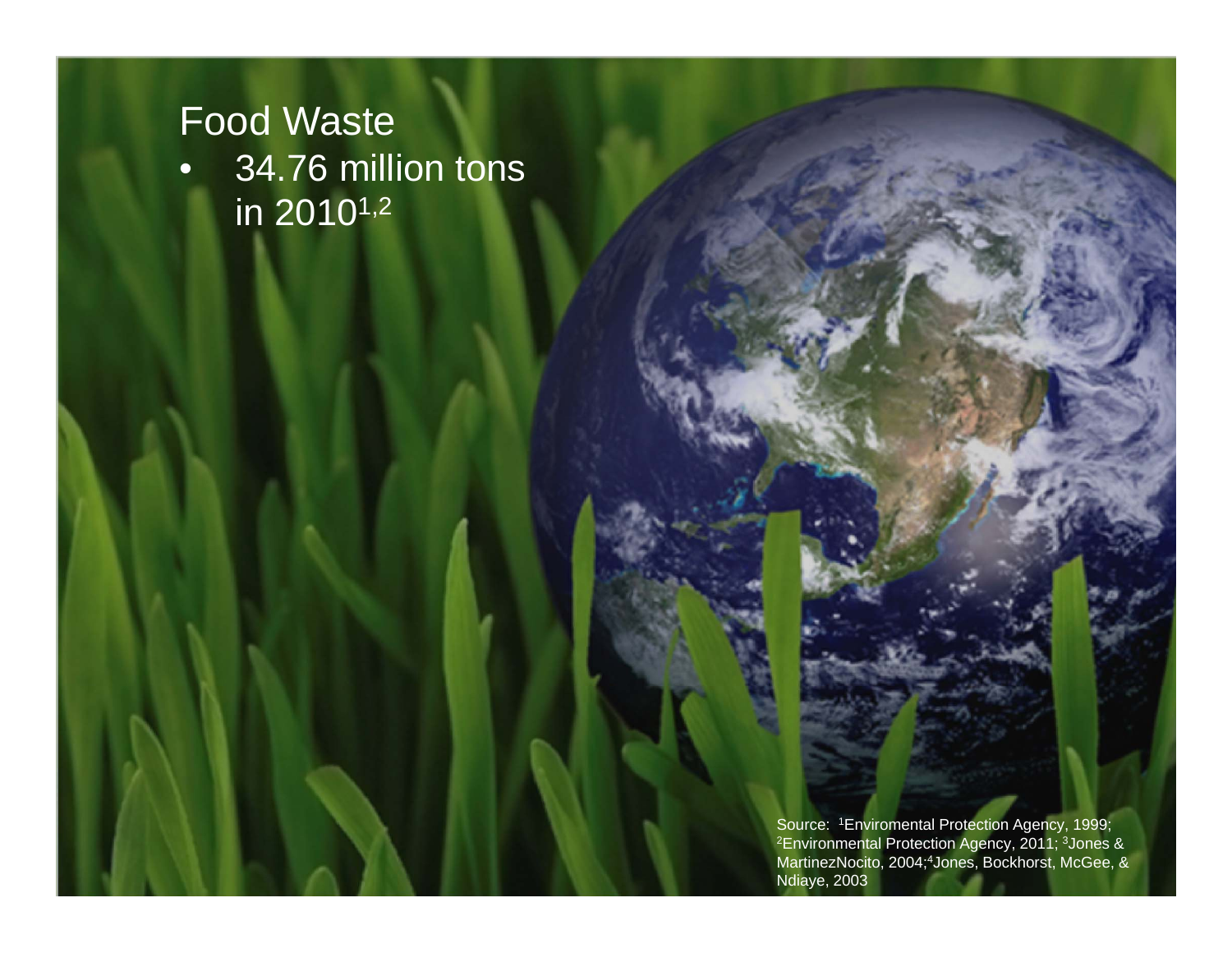$\bullet$  34.76 million tons in 20101,2

#### Commercial & Retail

• Dispose of approximately 54 billion pounds of food annually<sup>3</sup>

> Source: 1Enviromental Protection Agency, 1999; 2Environmental Protection Agency, 2009; 3Jones & MartinezNocito, 2004;4Jones, Bockhorst, McGee, & Ndiaye, 2003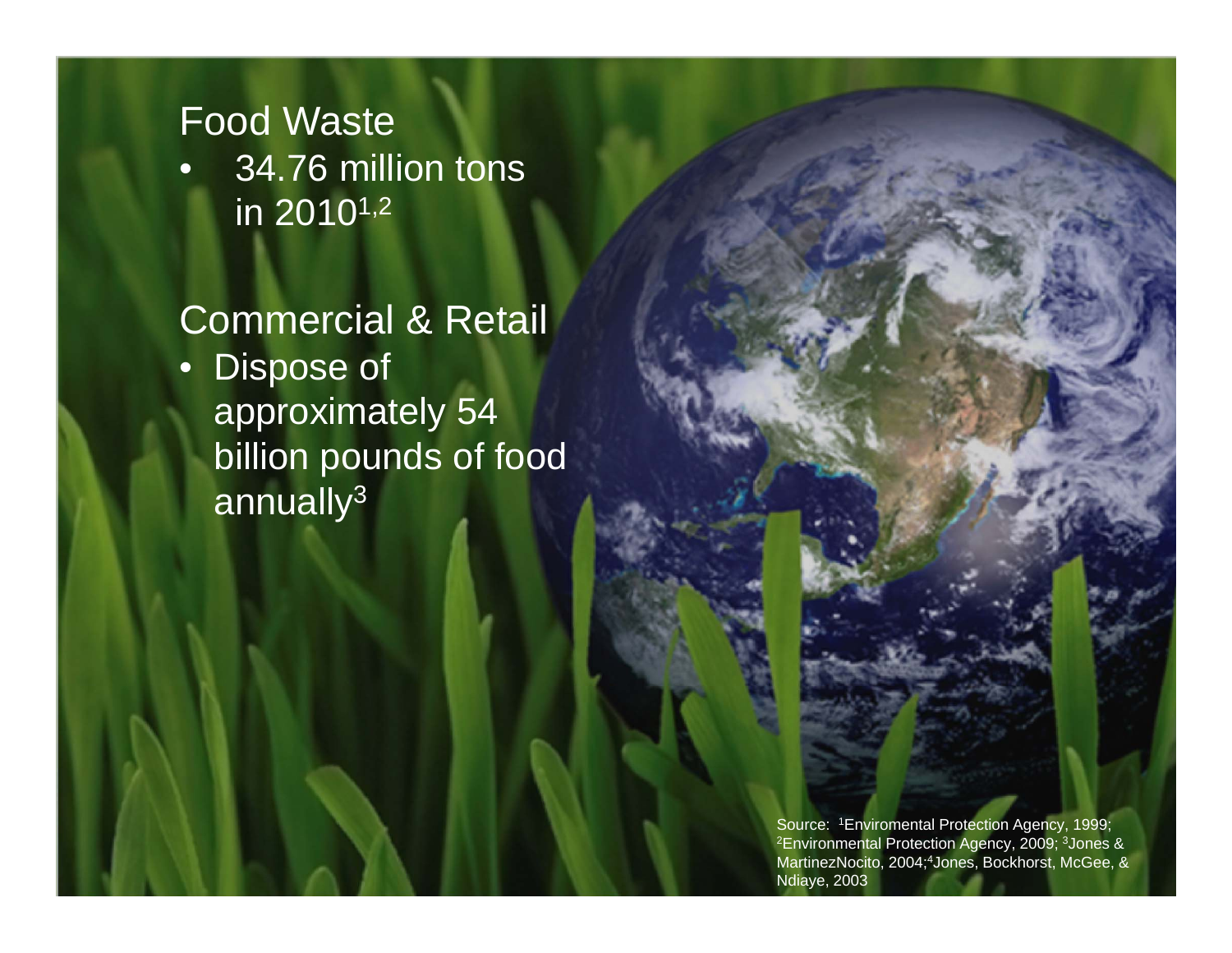$\bullet$  34.76 million tons in 20101,2

#### Commercial & Retail

• Dispose of approximately 54 billion pounds of food annually3

#### Consumers

 $\bullet$  Dispose of approximately 14% of the meats, grains, fruits and vegetables<sup>4</sup> Source: 1Enviromental Protection Agency, 1999;

2Environmental Protection Agency, 2009; 3Jones & MartinezNocito, 2004;4Jones, Bockhorst, McGee, & Ndiaye, 2003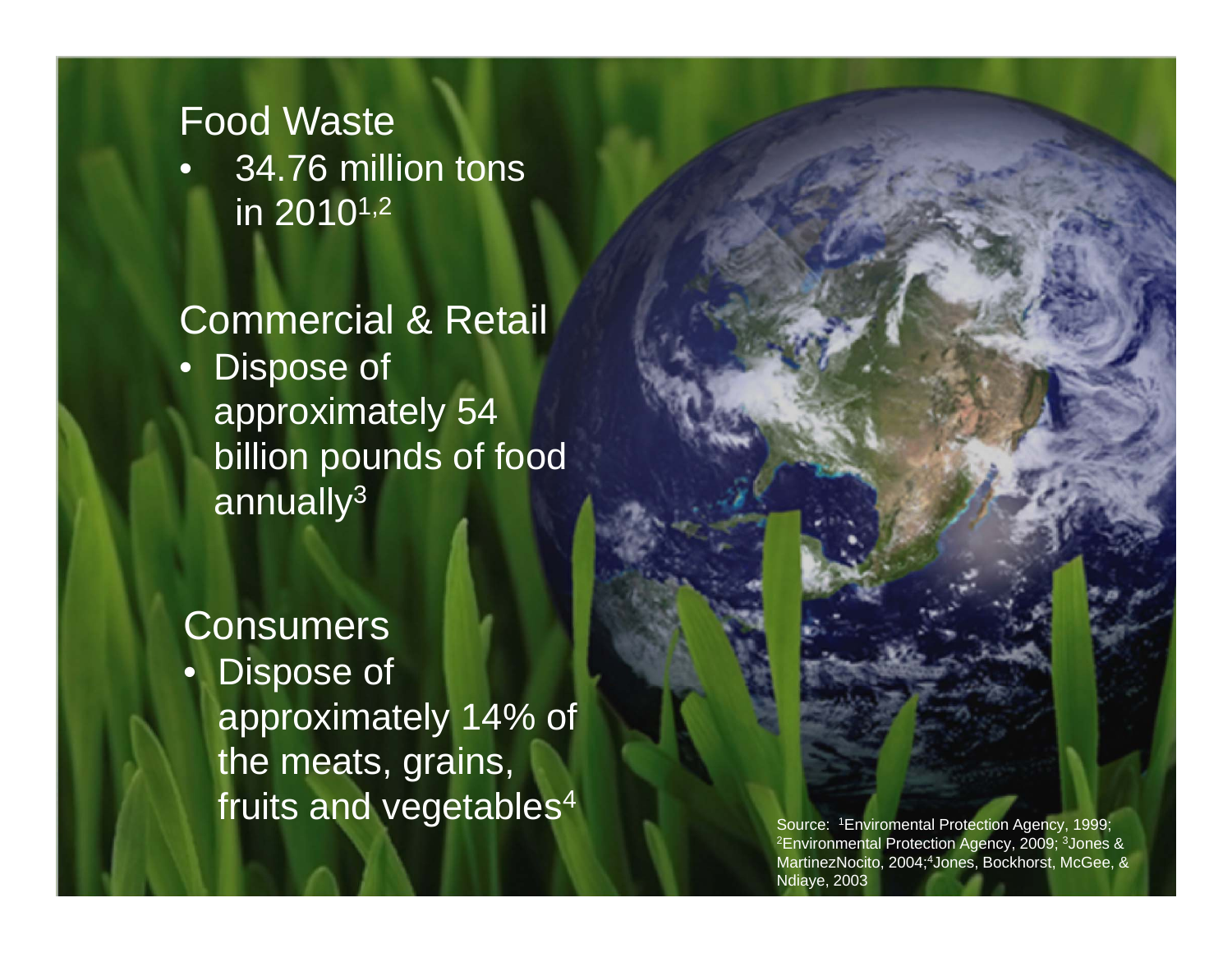## **RESEARCH**

Investigation of Strategies to Decrease Food Waste in College and University Foodservice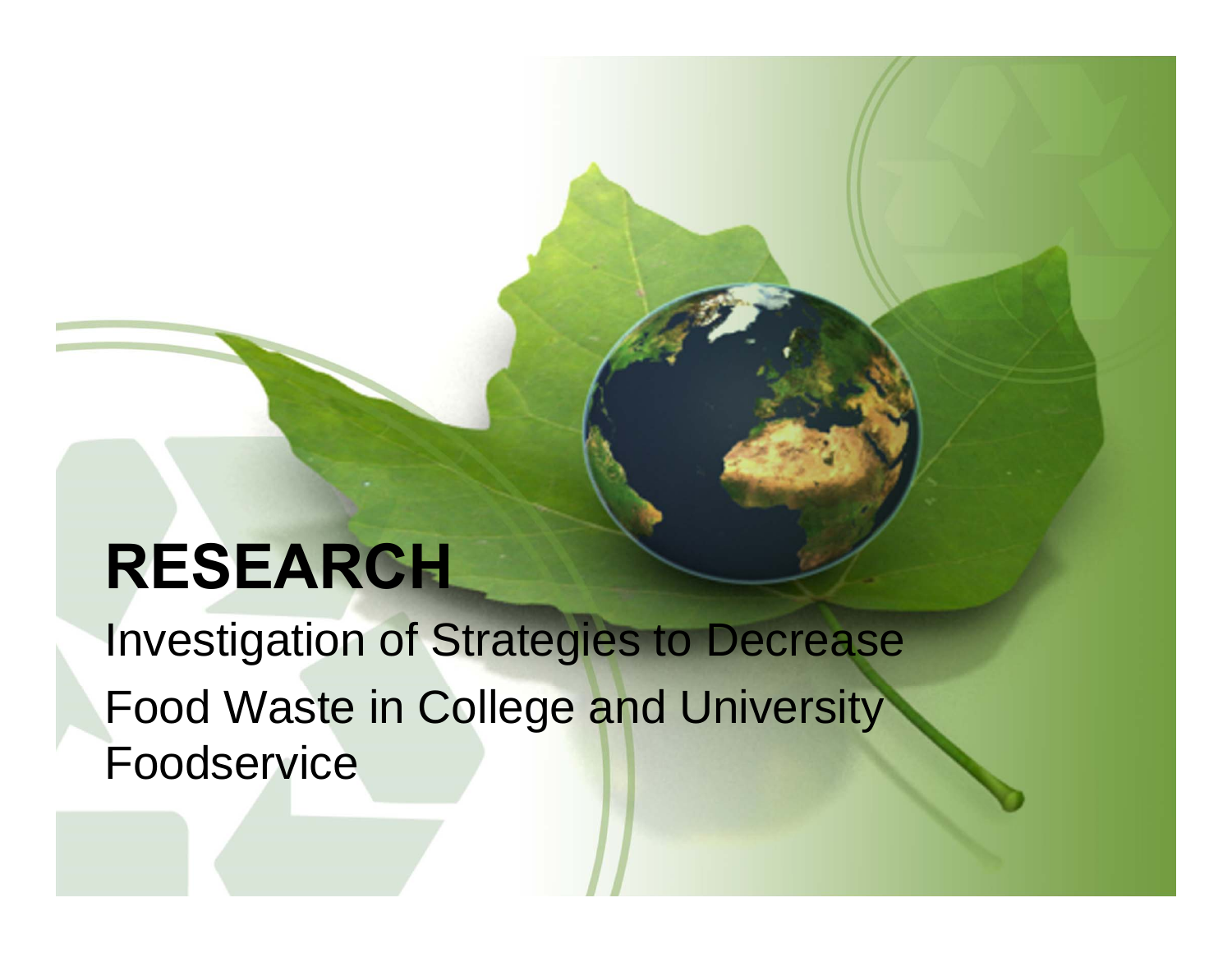

- University Foodservice
	- 540,000 tons of food waste per year<sup>1</sup>
	- More than 83.5 tons of edible tray waste<sup>2</sup>
	- Two to three ounces per tray<sup>3,4,5</sup>

Source: 1Saphire, 1995, 2Shanklin & Ferris, 1992; 3Aramark, 2008; 4Nortin & Martin, 1991; 5Van Handel, 2004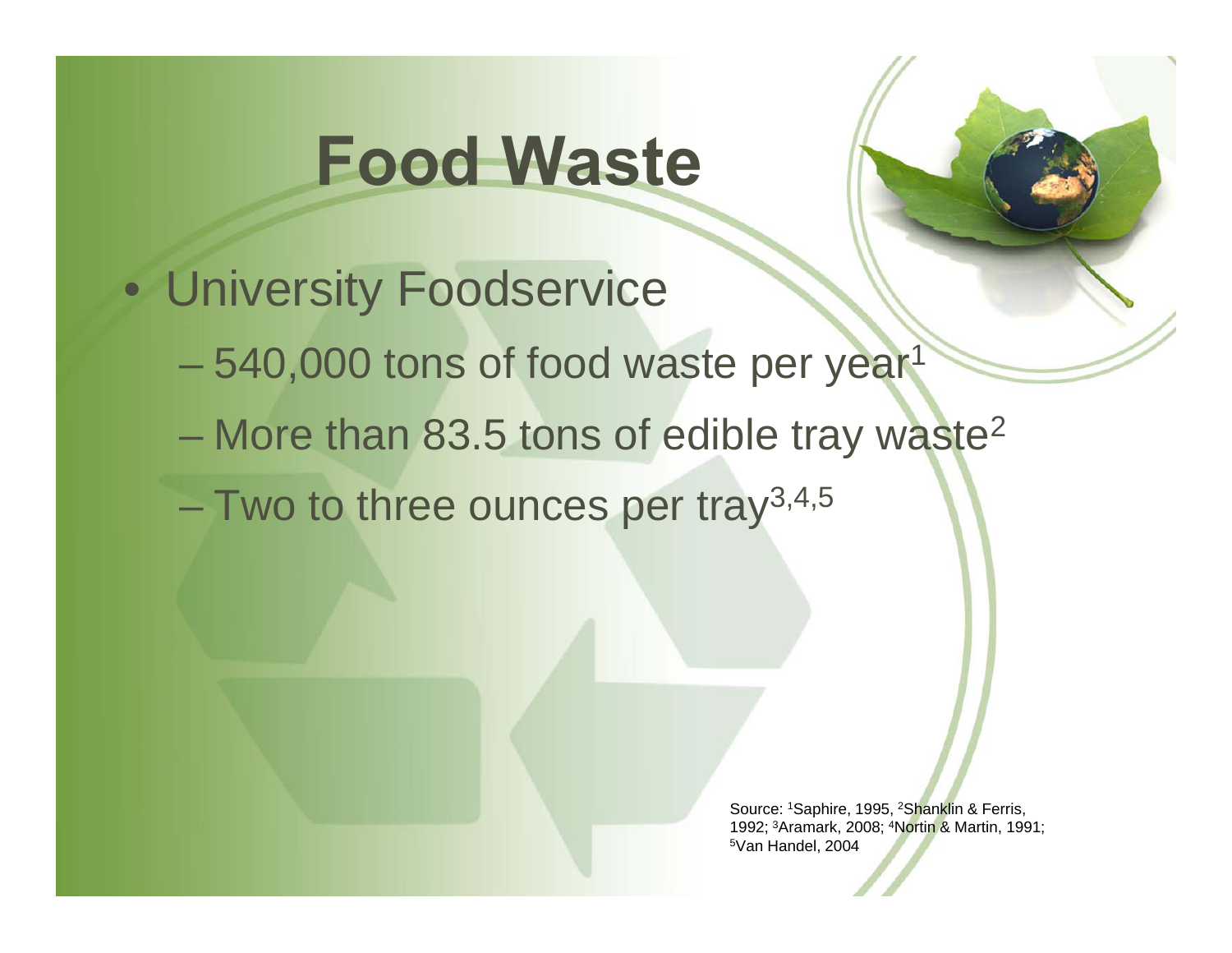• Methods of Waste Management<sup>6</sup>

- Landfills
- Garbage disposals
- Composting and animal feed

Source: 1Ferris, Flores, Shanklin, & Whitworth, 1995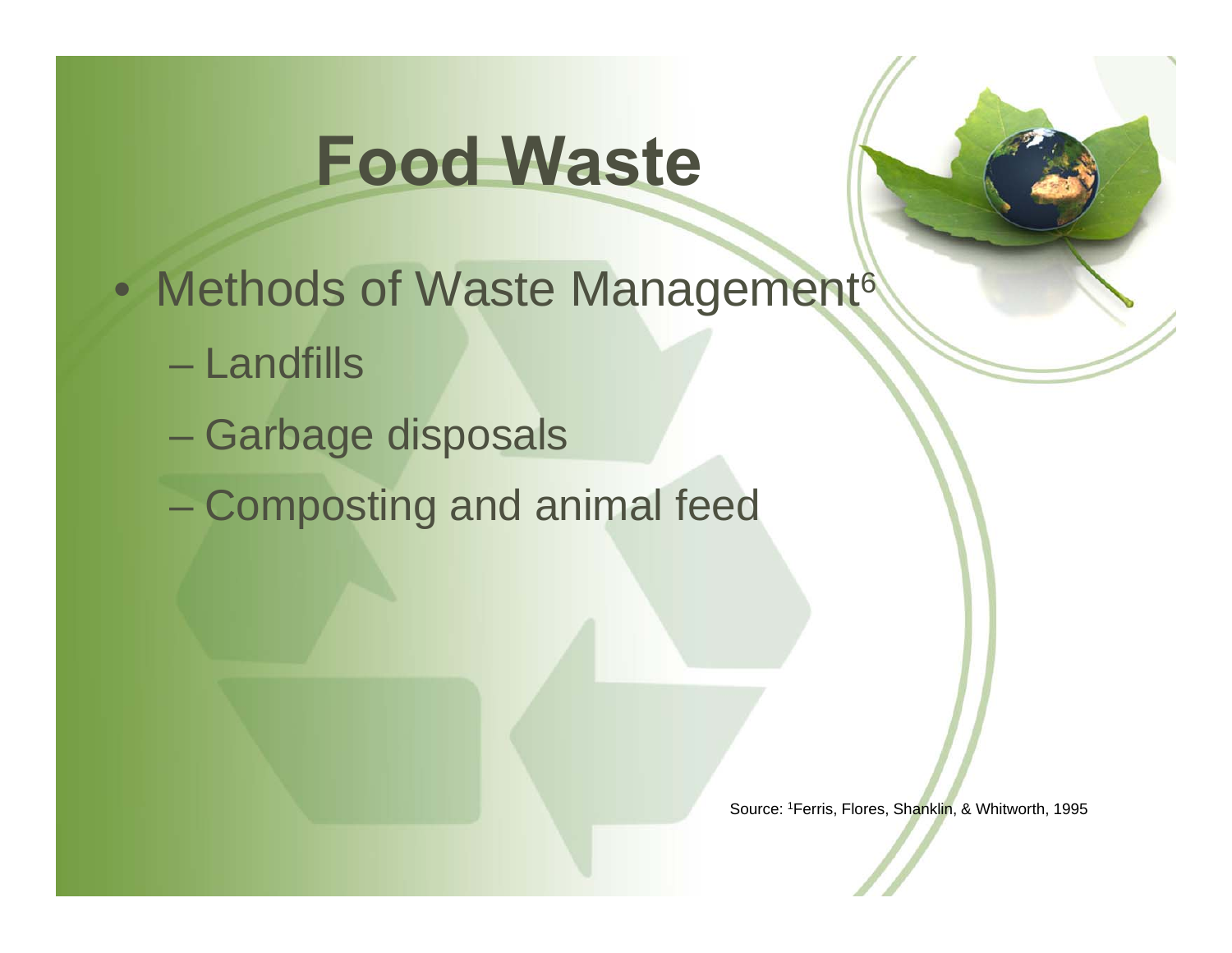# **Messaging**

- Elaboration Likelihood Model of Persuasion<sup>1</sup>
- Messaging & Sustainable Behaviors<sup>2,3</sup>
- Feedback-based Messages4,5,6,7

Sources: 1Petty, Cacioppo, Strathman, & Priester, 1994; 2Burn & Oskamp, 1986; 3Kok & Siero, 1985; 4Abrahamse, Steg, Vlek, Rothengatter, 2007; 5Petersen, Shunturov, Janda, Platt, & Weinberger, 2007; 6Arbuthnott, 2009; 7Darby, 2001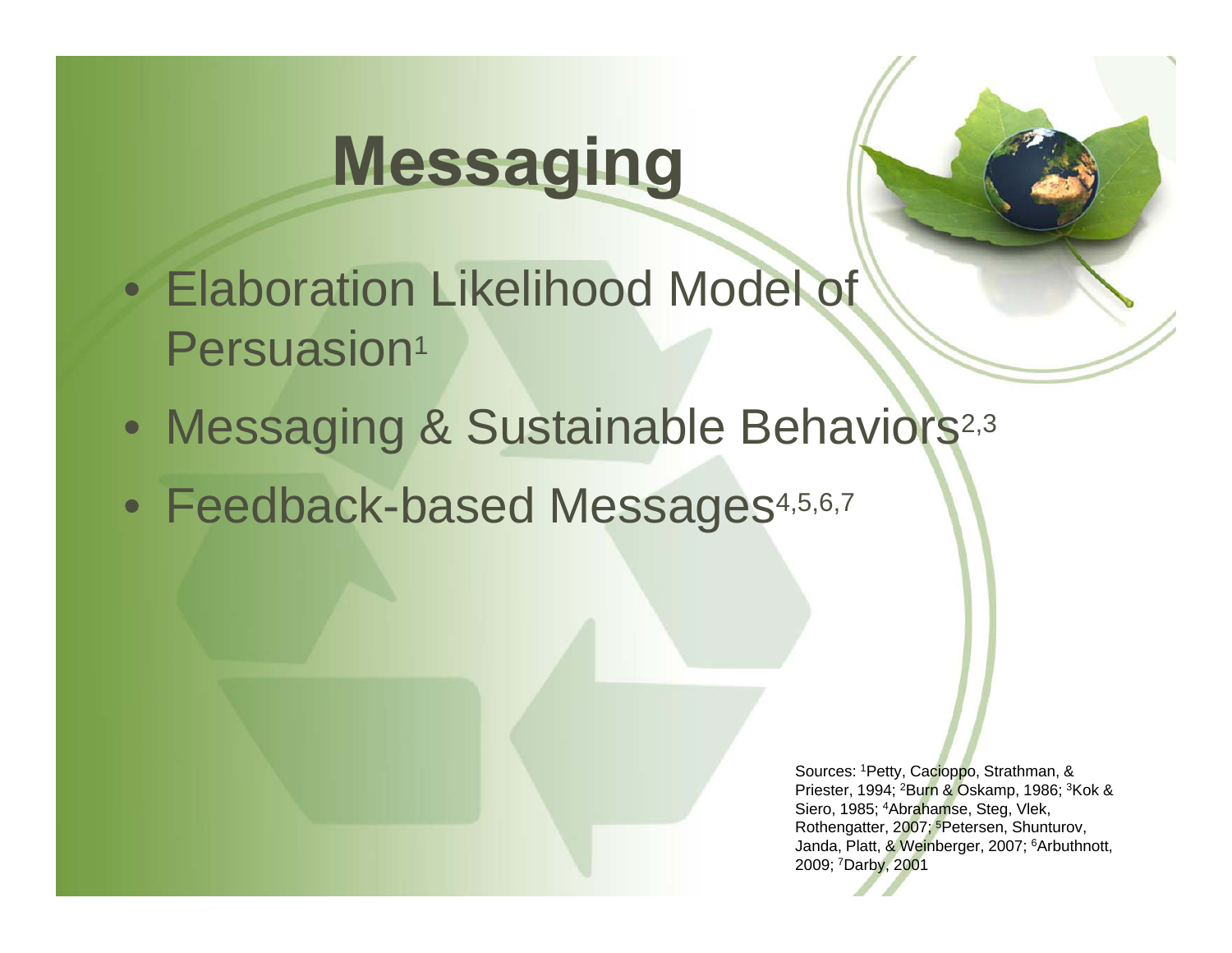### **Purpose**

- Determine how to introduce a food waste behavior change into a university dining center community in a way that:
	- Used a simple message-type intervention
	- Required little sustained administrative effort
	- Provided optimum impact immediately and in the long term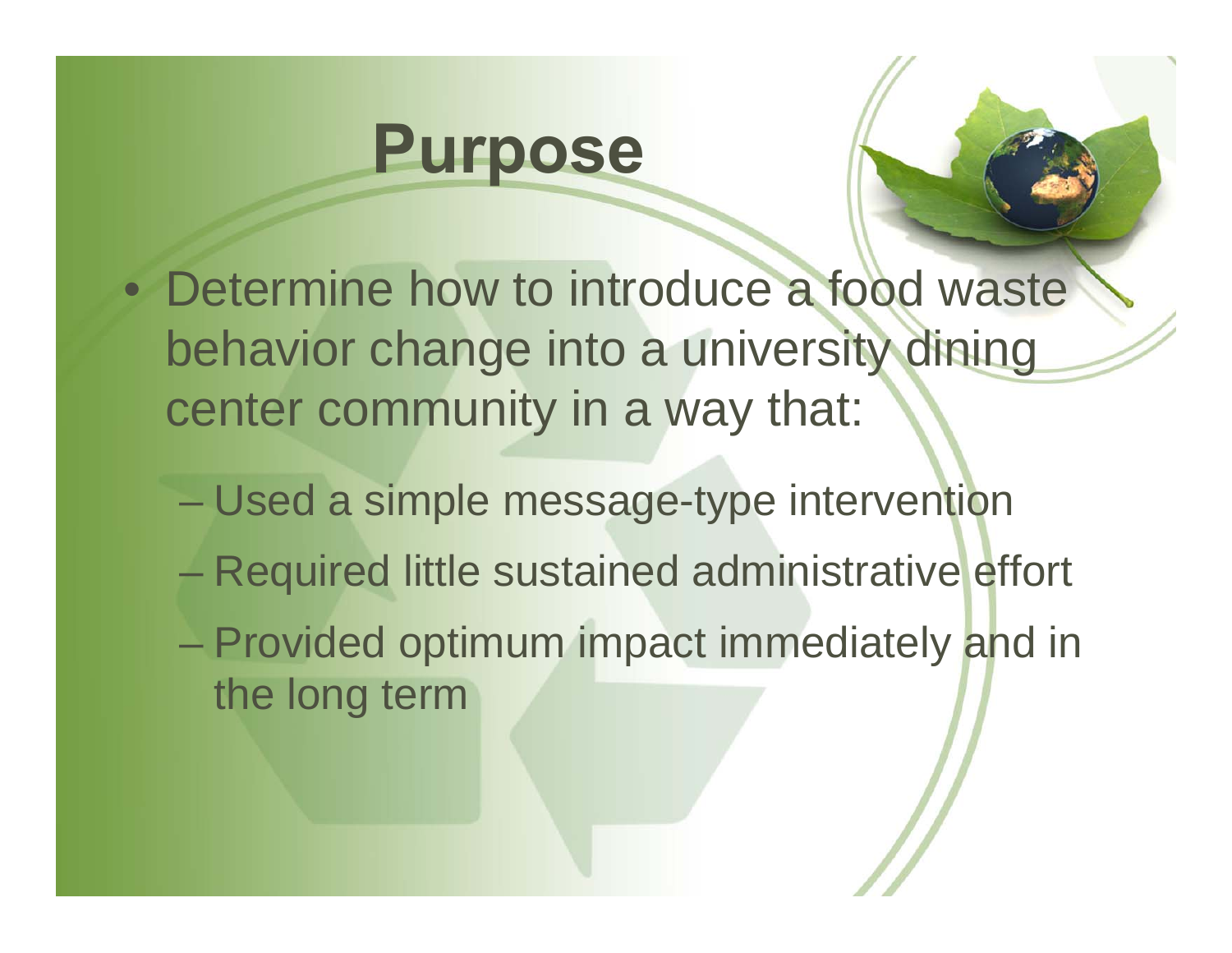## **Setting and Participants**

- Van Zile Dining Center
- Population: 540 students
- Sample: Students who ate meals in-house at Van Zile Dining Center during the data collection period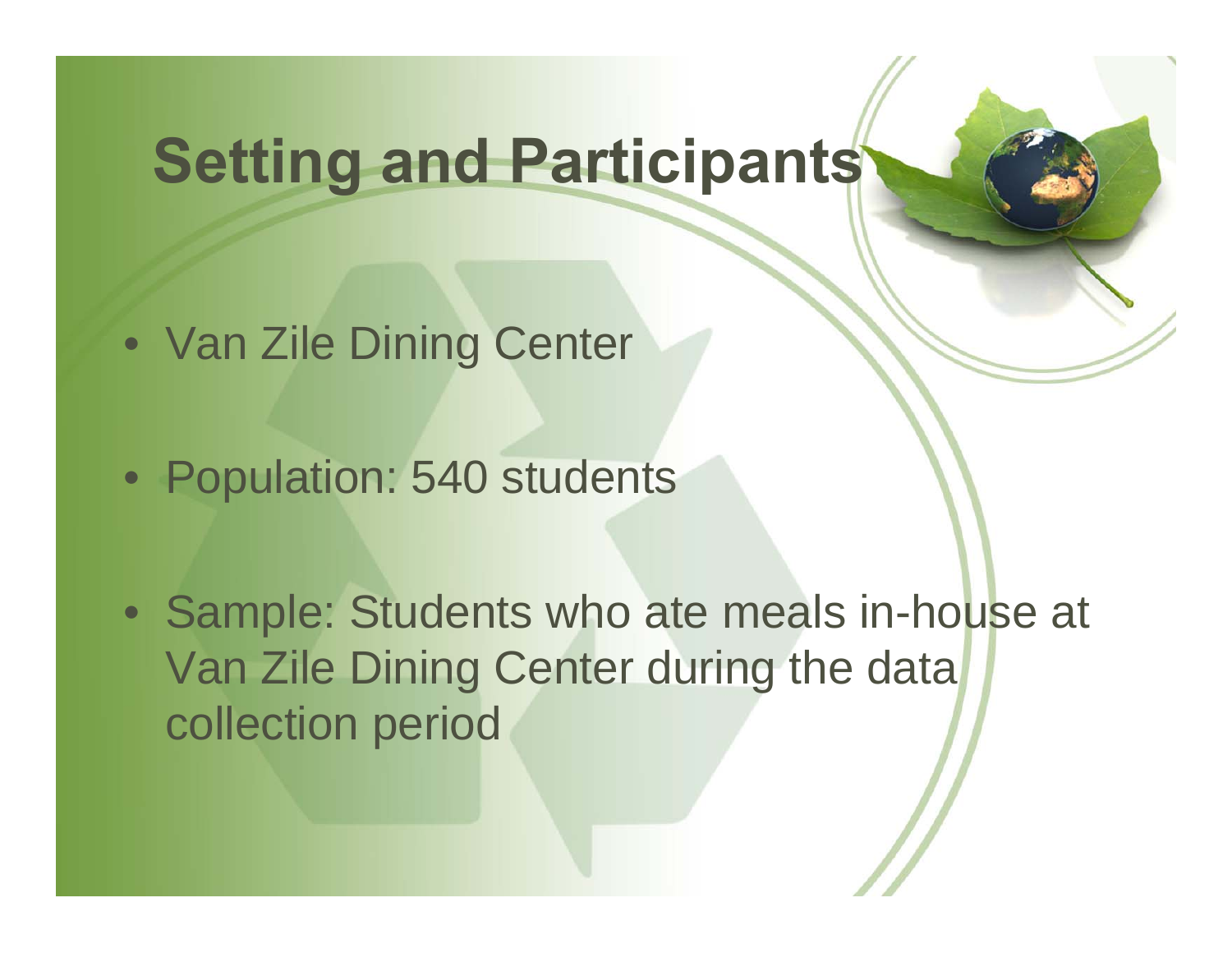## **Component One: Research Design**

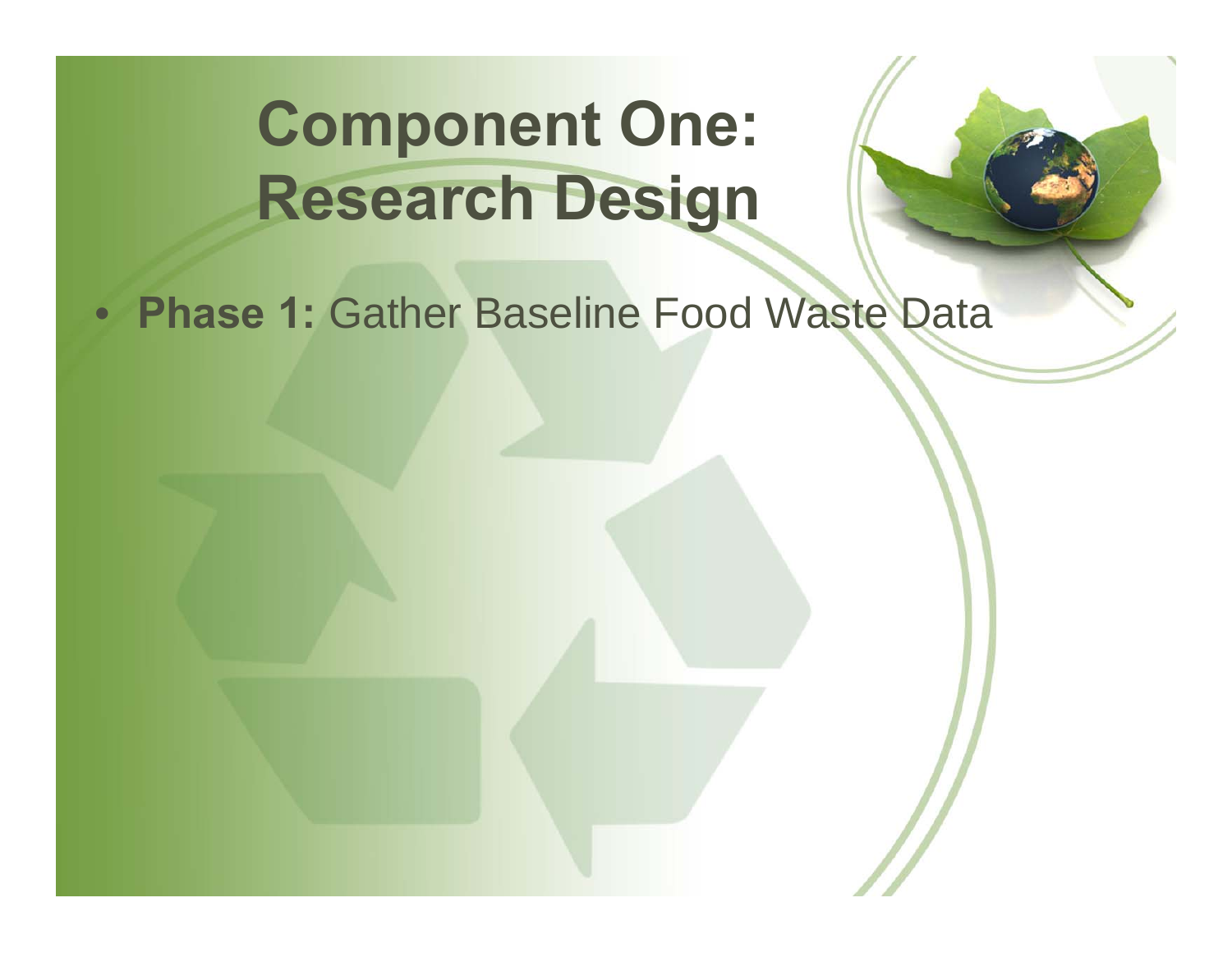## **Research Design**



• **Phase 2:** Prompt-Type Message Intervention Gather Food Waste Data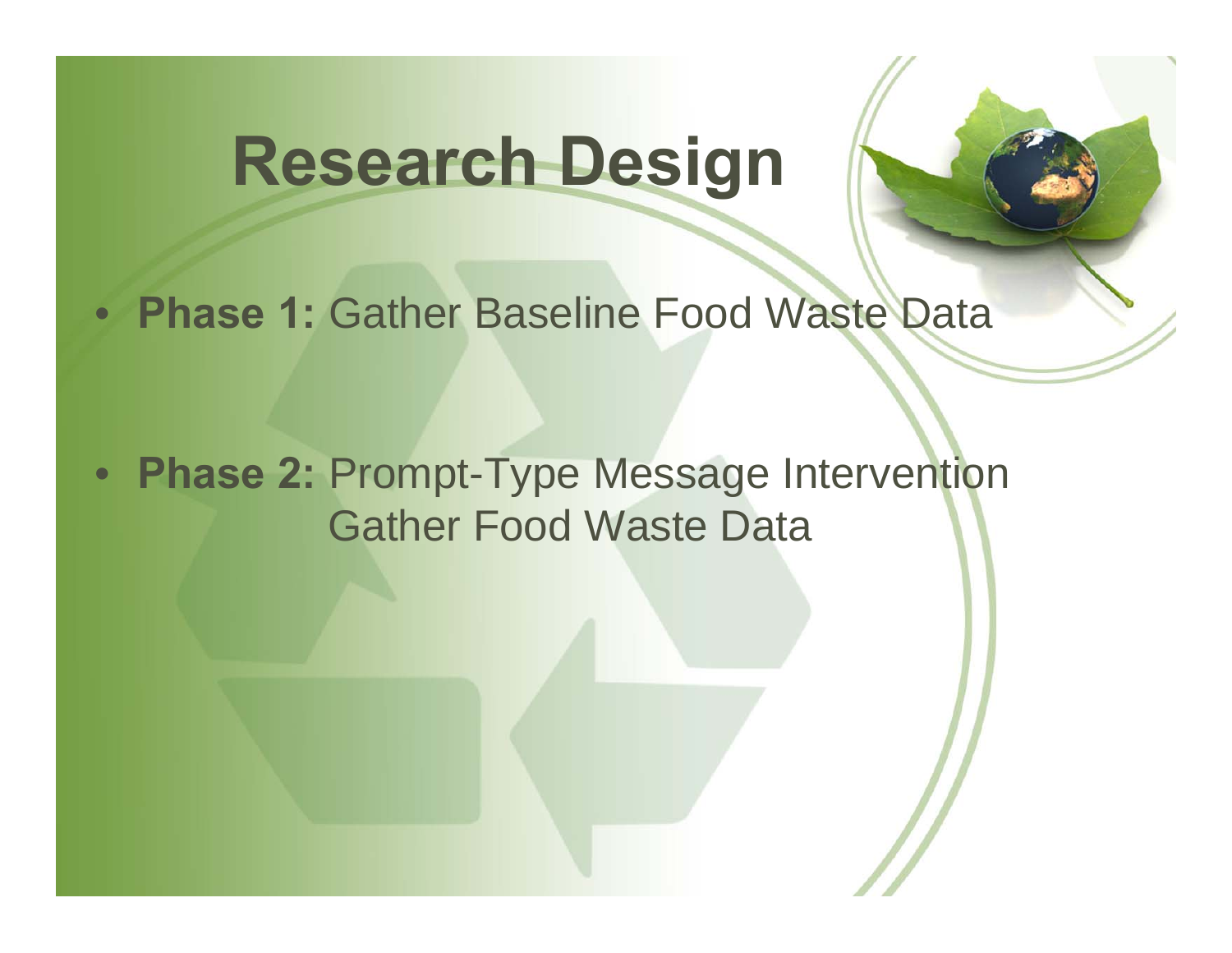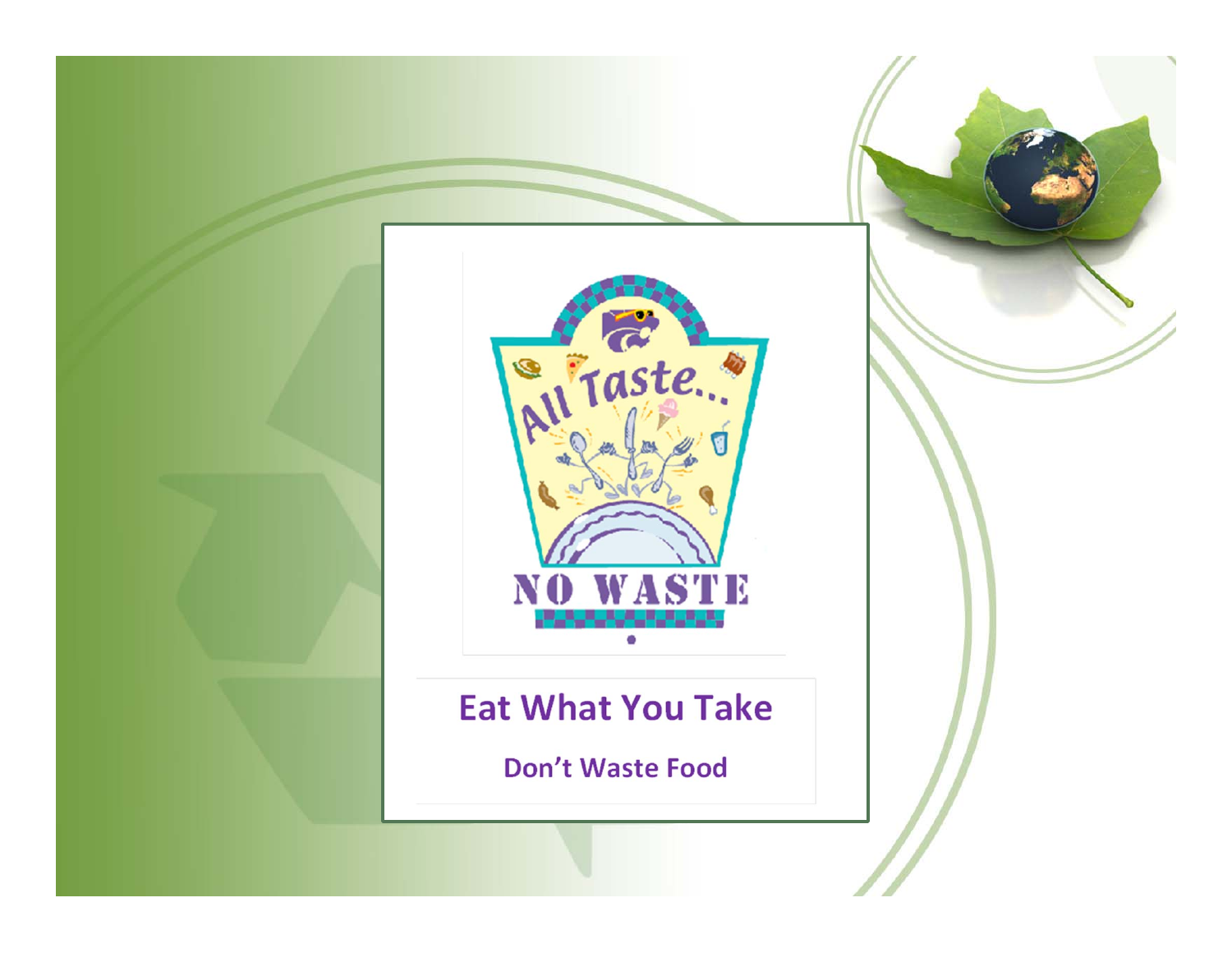## **Research Design**



• **Phase 2:** Prompt-Type Message Intervention Gather Food Waste Data

• **Phase 3:** Feedback-Based Message Intervention Gather Food Waste Data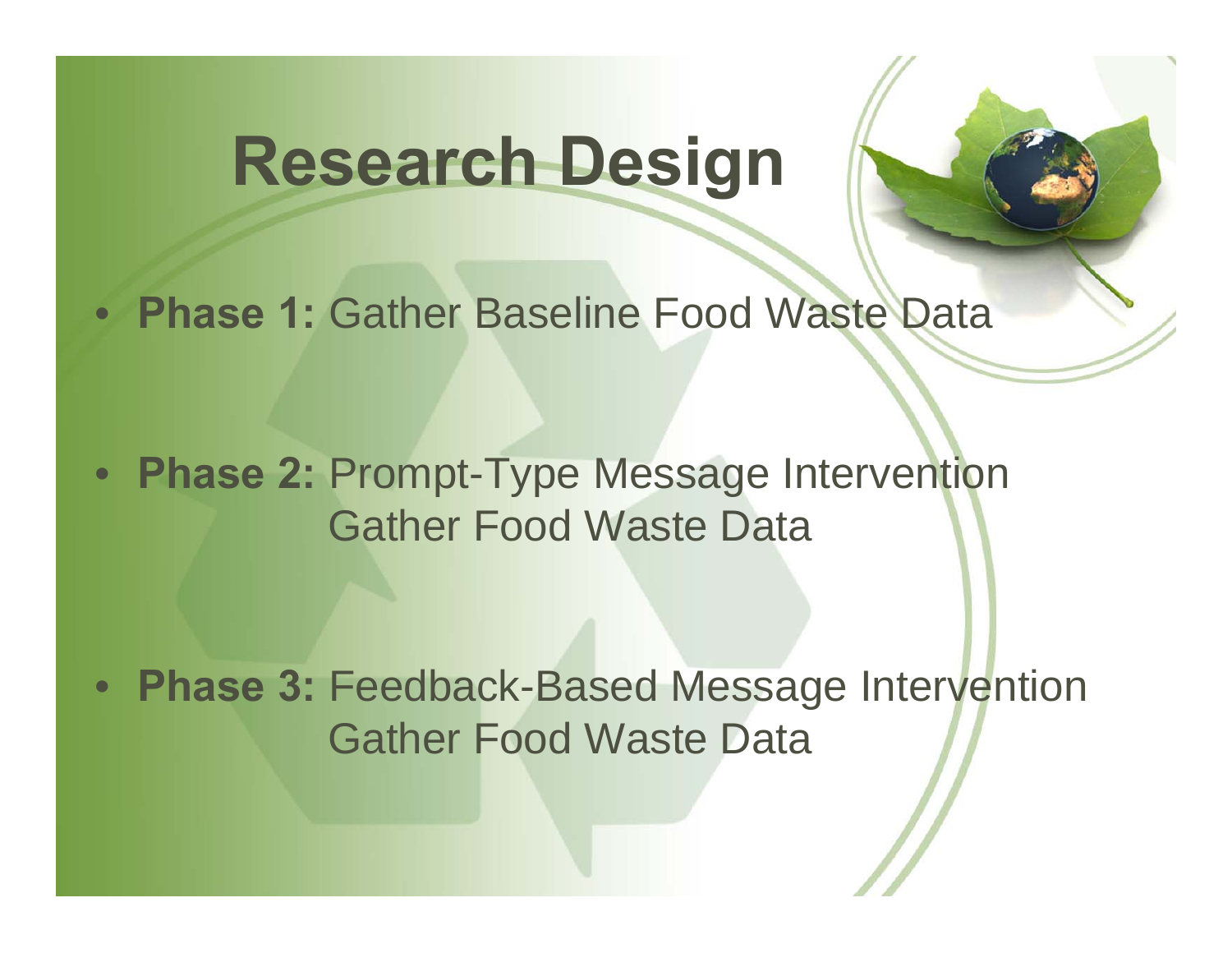On average, each Strong Complex Resident wastes

2.15 oz. of food each meal.

This amounts to more than

32 pounds per person per semester.

(based on 15 meal plan)

**Strong Complex disposes of** more than 45 pounds of edible food each meal on trays. That is enough food to prepare

more than 30 meals.



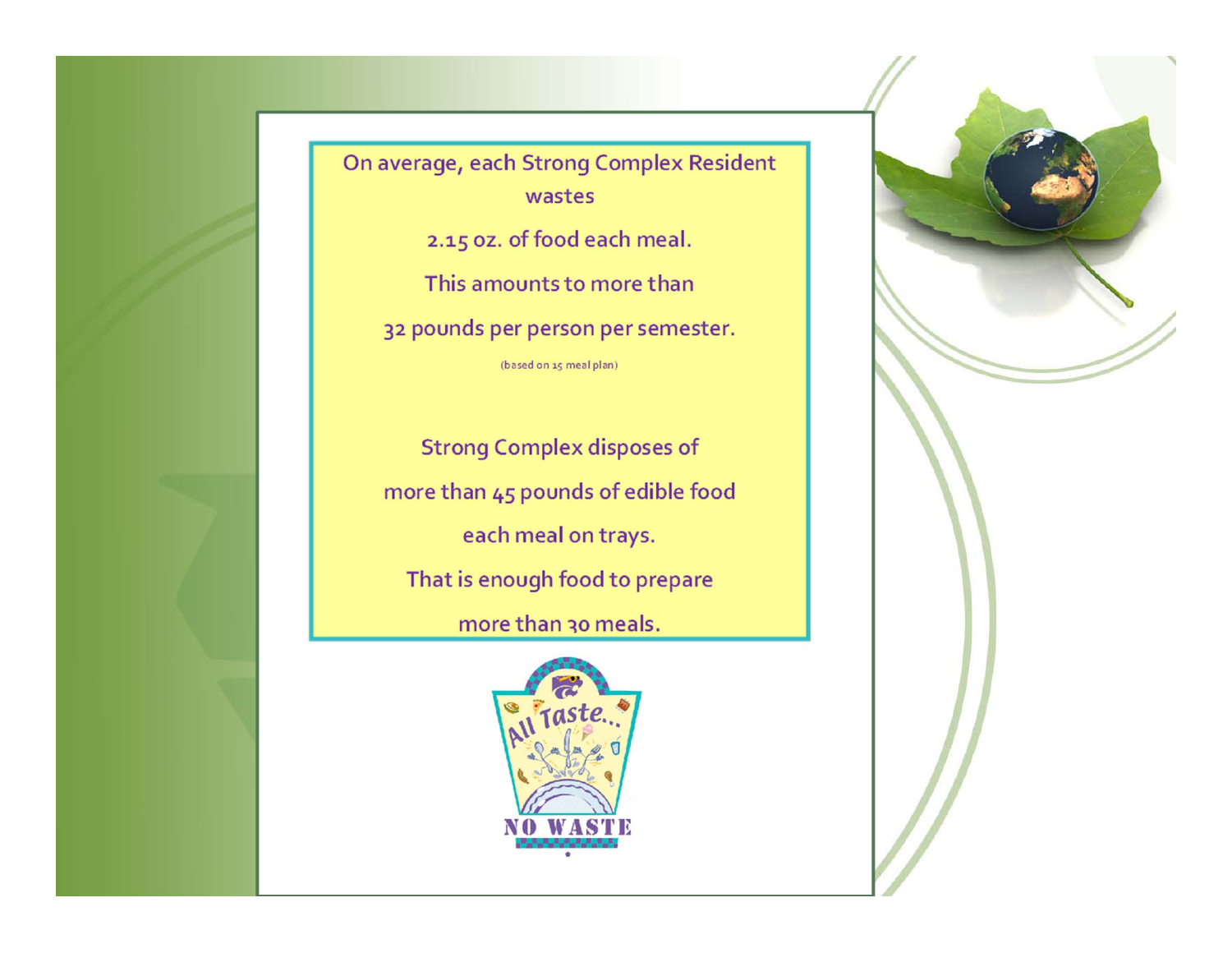# **Major Findings**



- Edible Food Waste
	- 7,574 individual trays were coded and documented
	- 11,472 trays were collected as an aggregate measure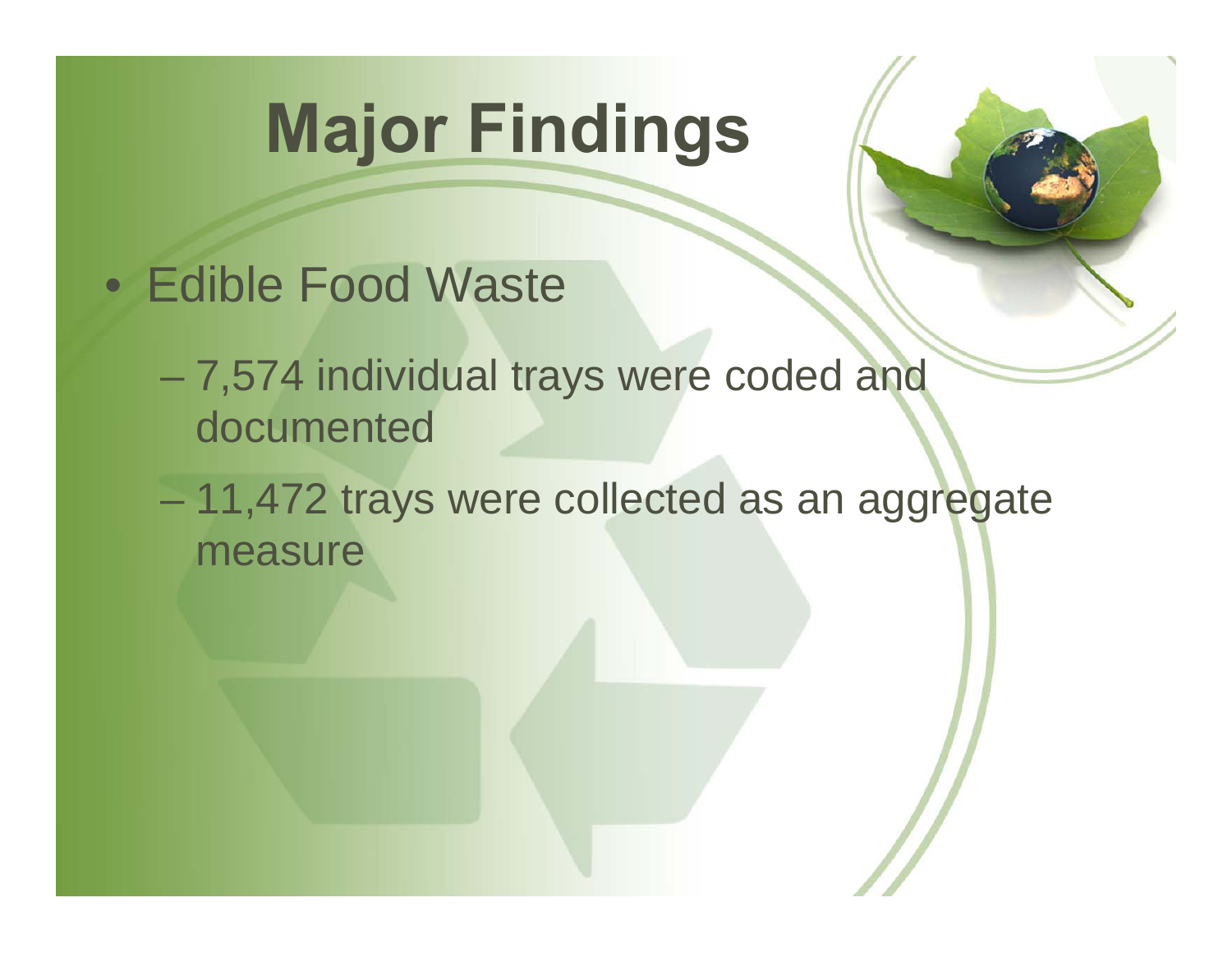# **Major Findings**



- Edible Food Waste
	- Waste ranged from 0 to 998 grams per tray
	- Average waste per tray was 57 grams (~2 ounces)
	- More than 1.5 tons of edible waste during the six-week period of lunch and dinner meals Monday through Friday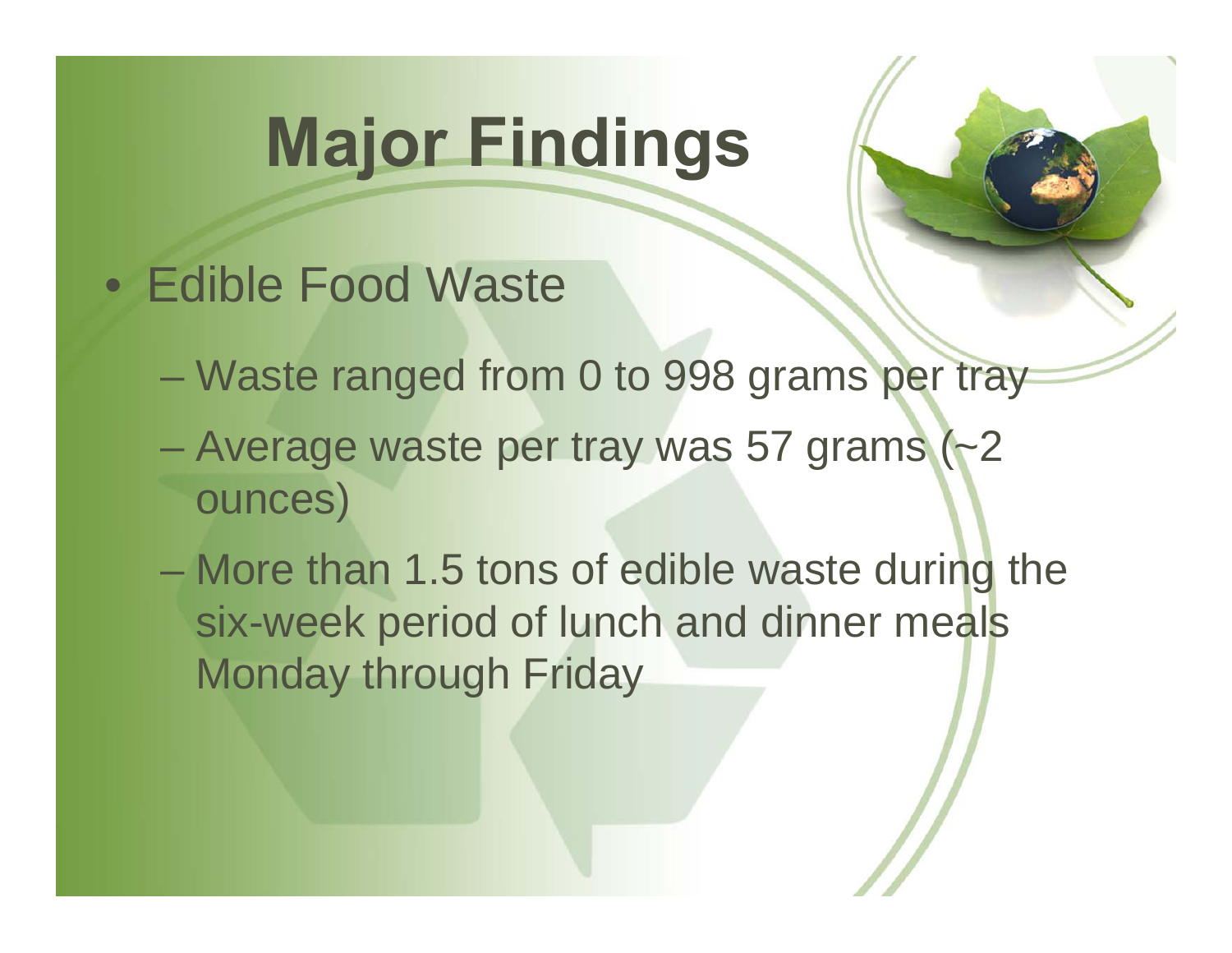# **Major Findings**

|                                                                                                   | <b>Mean Edible Food Waste Per Tray</b><br>$(N=296)$ |       |       |  |
|---------------------------------------------------------------------------------------------------|-----------------------------------------------------|-------|-------|--|
|                                                                                                   | <b>Mean ± Standard Deviation</b><br>(grams)         | F     | Sig.  |  |
| <b>Time 1 (Baseline)</b>                                                                          | $62.76 \pm 56.10^*$                                 | 3.888 | 0.024 |  |
| <b>Time 2 (Prompt)</b>                                                                            | 53.08±67.08*                                        |       |       |  |
| Time 3 (Feedback)                                                                                 | $54.23 \pm 56.75$                                   |       |       |  |
| *Means differ significantly when using an ANOVA with a Greenhouse-Geisser correction, (p ≤ 0.05). |                                                     |       |       |  |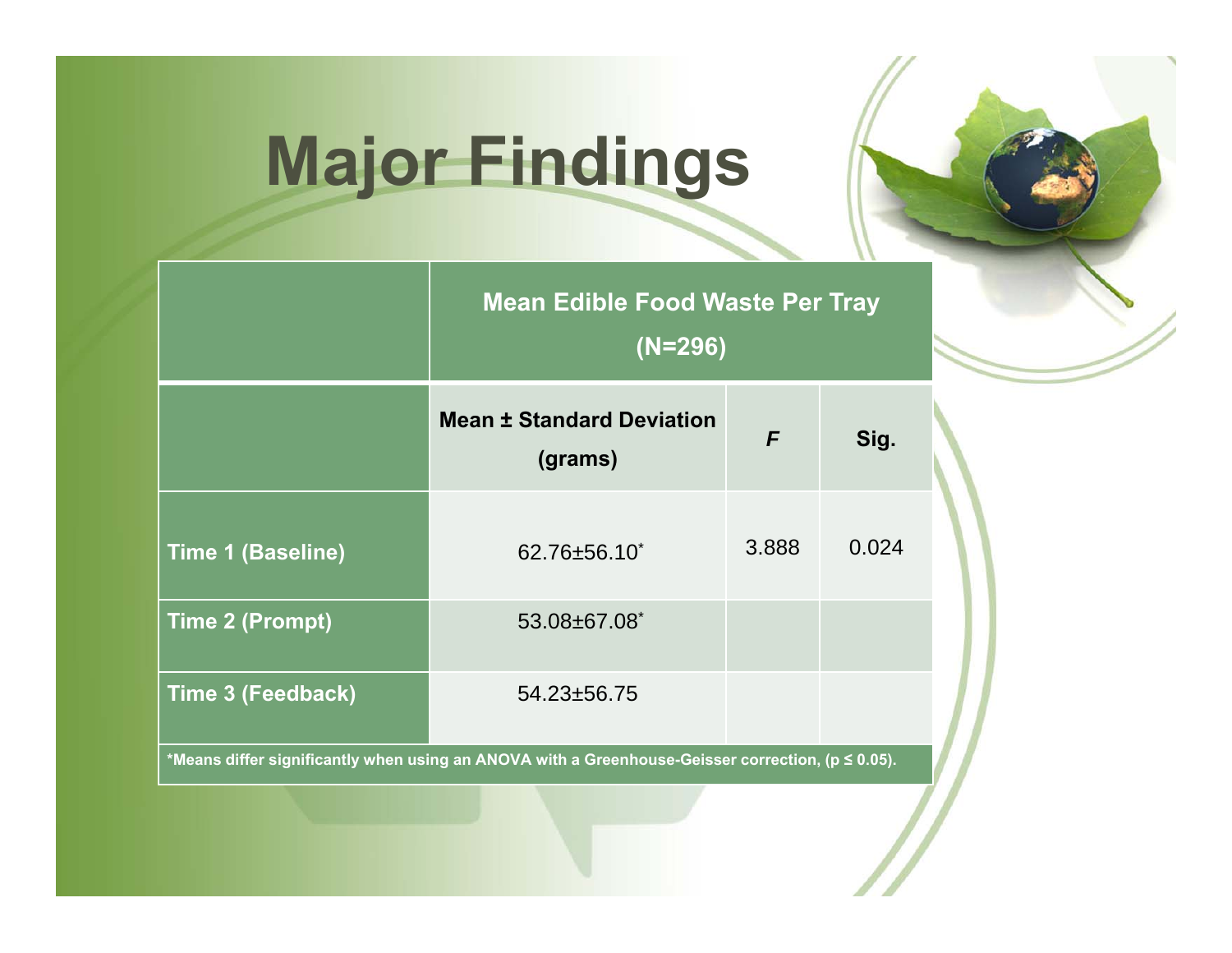# "Get the word out."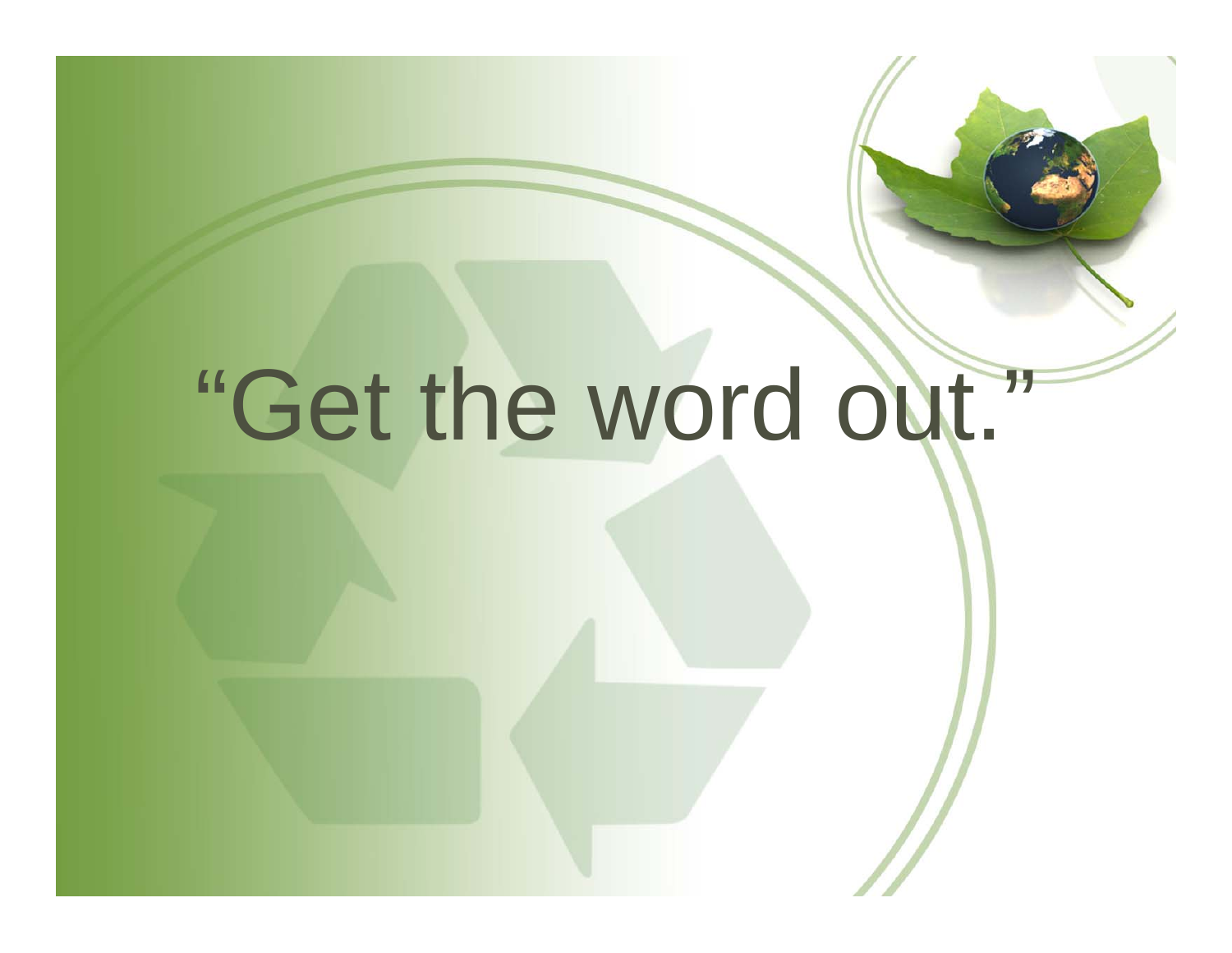

Source: American Dietetic Association Sustainable Food System Task Force. *Healthy Land, Healthy People: Building a Better Understanding of Sustainable Food Systems for Food and Nutrition Professionals. A Primer on Sustainable Food Systems and Emerging Roles for Food and Nutrition Professionals*. Chicago, IL: American Dietetic Association; 2007.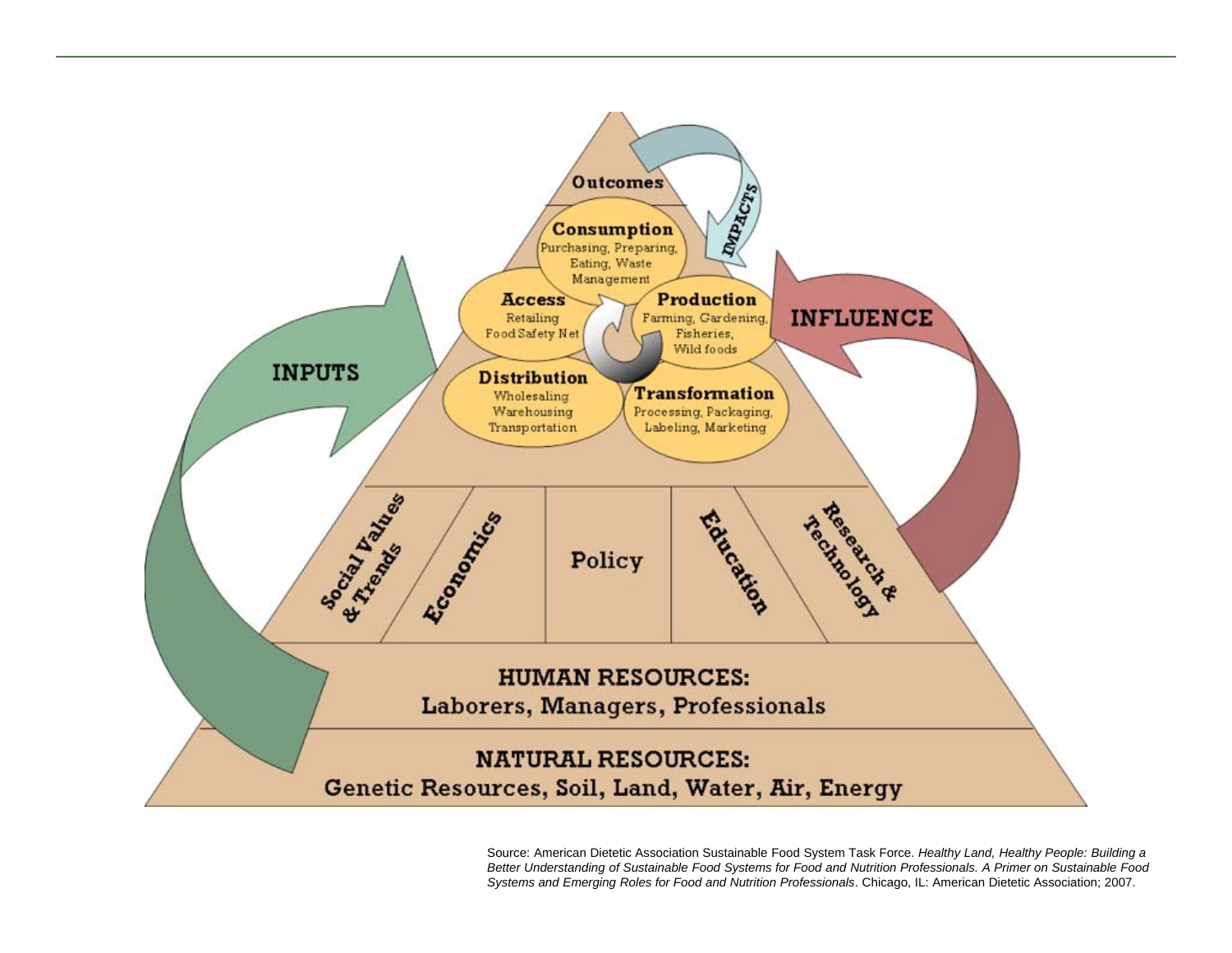# The Triple Bottom Line

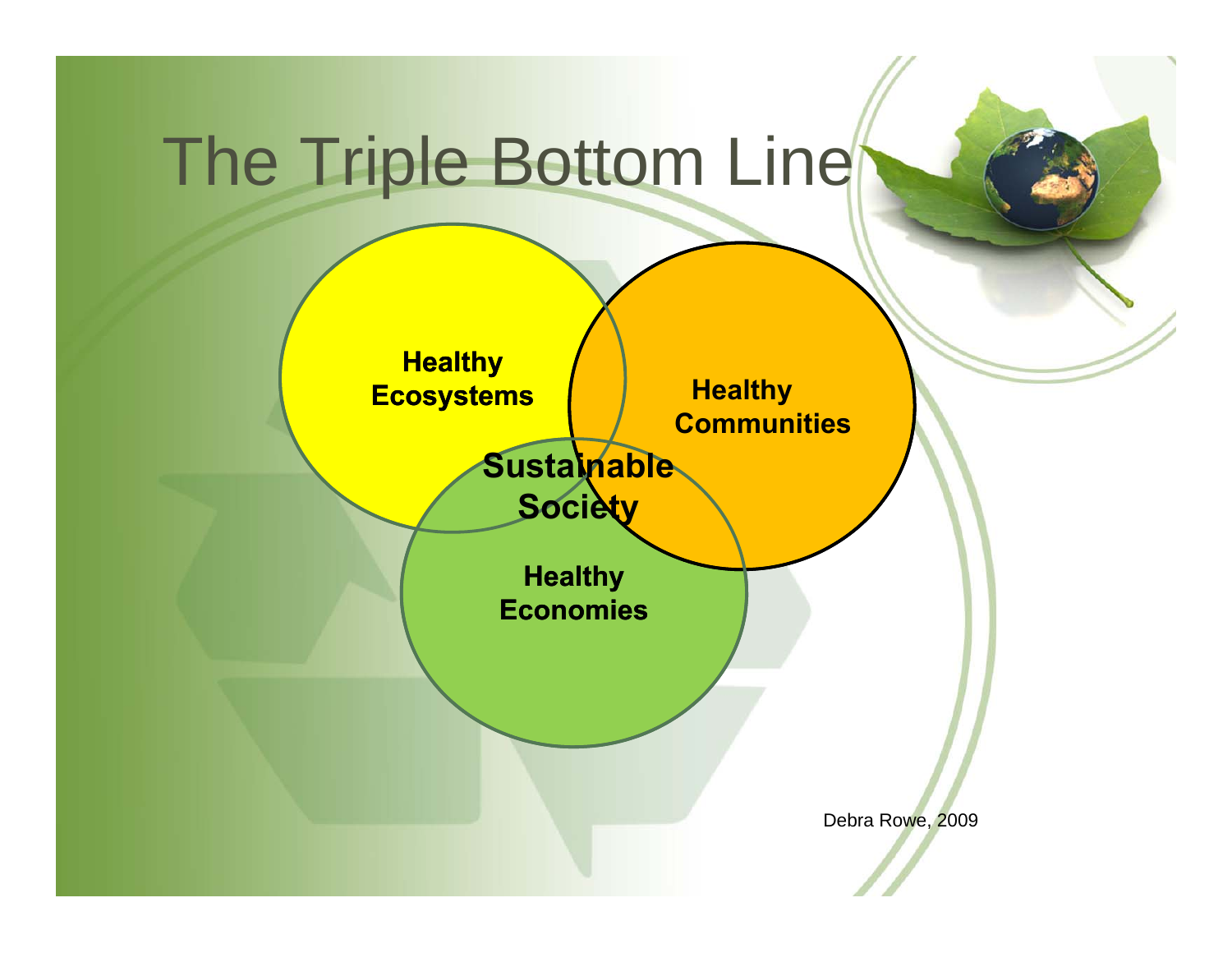## Where do we go from here?

- Industry
- Operations
- Managers
- Educators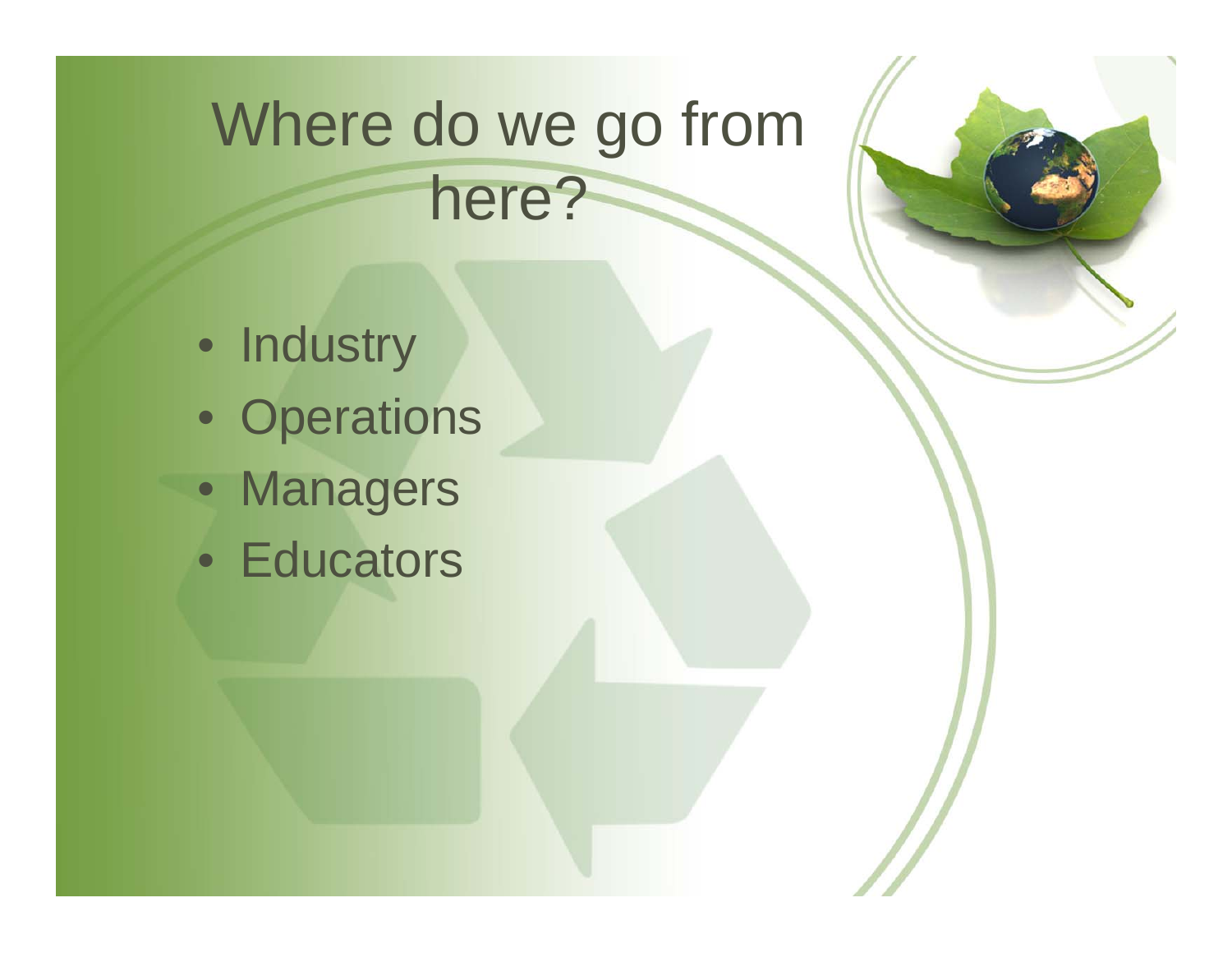## As Educators…



- We can change some of the norms so our students become:
	- $\mathcal{L}_{\mathcal{A}}$ Environmental Responsible
	- Socially Responsible
	- Economically Responsible
	- Active Citizens in the Global Economy

Debra Rowe, 2009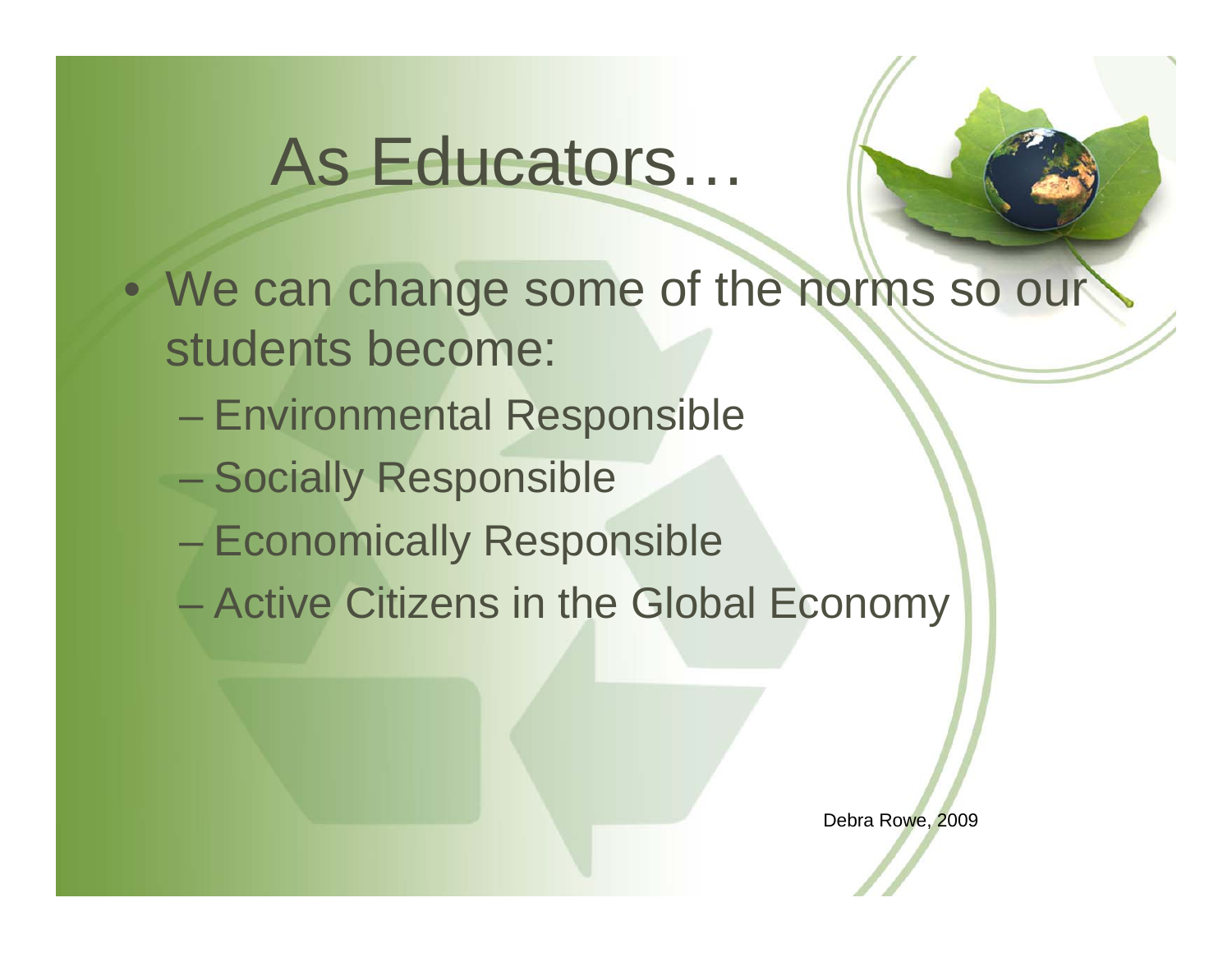#### "We must be the change we want to see in the world"

*Gandhi*